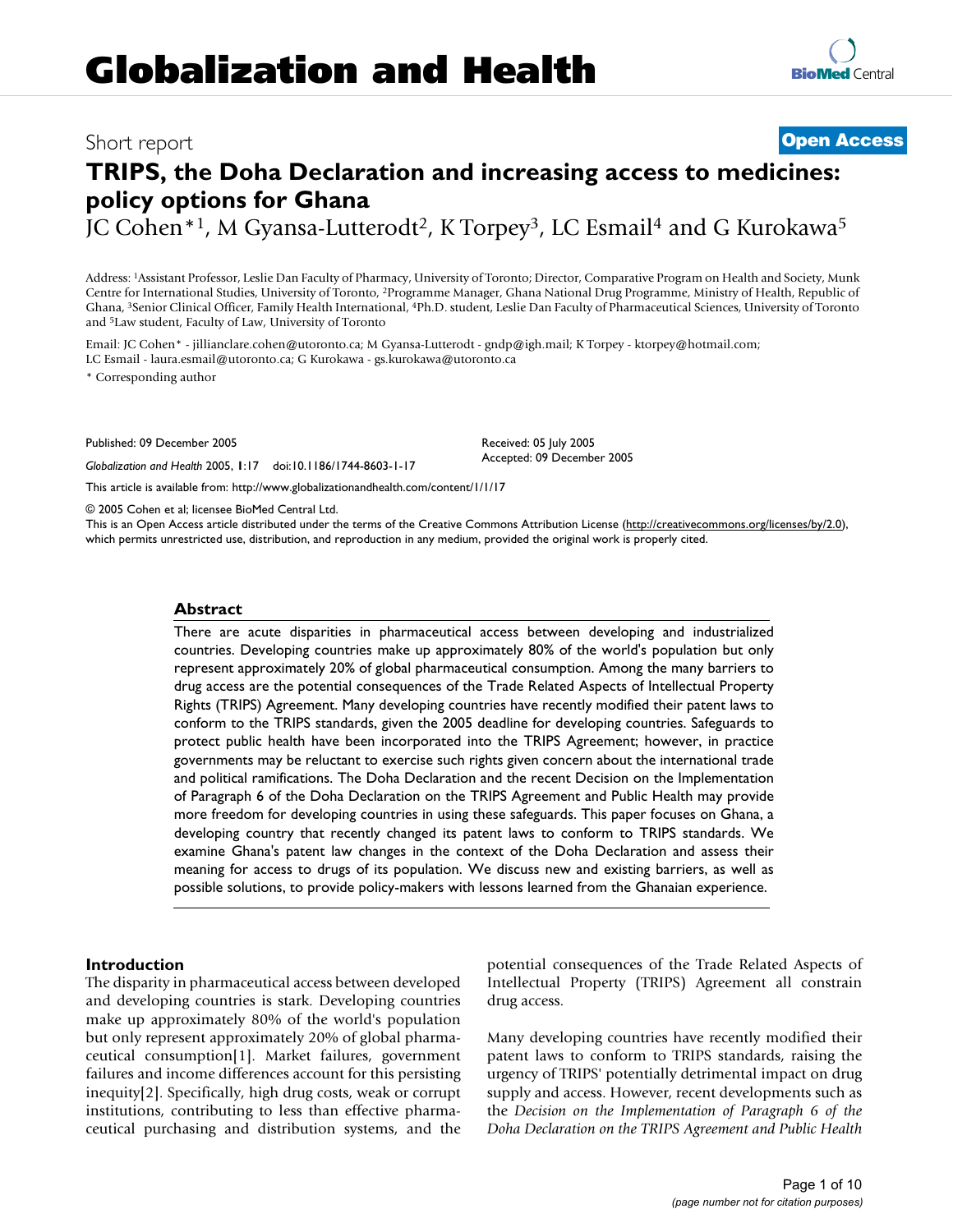may offer developing countries more freedom to use TRIPS safeguards to address public health needs.

This article focuses on Ghana, a developing country that recently changed its patent laws to conform to TRIPS standards. While Ghana has made strides in improving public health, the country has urgent and serious health needs that cannot be met by the existing system. Improving pharmaceutical access is one of the core challenges facing the Government. As such, there is a menu of choices available for possible use. These include "Paragraph 6,"compulsory licensing, parallel importing and attracting investment for the local production of essential medicines to combat HIV/AIDS, malaria and tuberculosis. In this paper, we discuss a selection of pharmaceutical policy choices available to governments that may lead to improved access to medicines. We do this specifically through the case of Ghana. As a test case, Ghana represents the dilemma faced by many developing countries - "make or buy." That is to say, should a government invest more in local production or continue to import medicines? In short, we examine Ghana's patent law changes in the context of the Doha Declaration and assess their meaning for access to drugs of its population. New and existing barriers will be discussed and options for addressing them proposed, to provide policy-makers with lessons learned from the Ghanaian experience.

This paper is based on research conducted for the UK Department for International Development (DfID)[3]. Our study implicitly focuses on the basic pharmaceutical public policy issues that currently face decision-makers in Ghana: 1) how to improve pharmaceutical coverage for the majority of Ghanaians and most importantly for the poor; 2) how to make treatment and drugs more affordable; and 3) how to ensure the government gets maximum value from its pharmaceutical budget. We collected data through: a review of "hard" documents (recent academic literature, policy documents, recent country studies, laws and regulations relating to drug access issues in Ghana and internationally), interviews with key stakeholders and informants to identify major gaps in drug access in Ghana, and inputs from the Access to Medicines Ghana Initiative Advisory Group.

We organize our paper as follows: first, we describe Ghana and its pharmaceutical system; second, we discuss the TRIPS Agreement and the Doha Declaration; third, we discuss Ghana's 1992 Patent Law and 2003 Patent Act; fourth, we discuss Ghana's new Patent Act in the context of the Doha Declaration and of pharmaceutical access in Ghana, followed by conclusions.

#### *The State of Pharmaceuticals in Ghana*

Ghana has made significant improvements in its overall health status over the past few decades, with life expectancy reaching 57 years in 2002 and infant mortality declining to 56 per 1000 live births. Despite these improvements, there are significant health issues facing the country: approximately 3.6% of the population is infected with HIV/AIDS, malaria accounts for 40% of outpatient visits and 25% of mortality under the age of five and the annual risk of tuberculosis infection is approximately 1–2%[4]. High mortality rates, frequent epidemics, unequal access to health services, and uneven health outcomes throughout the country are also major problems.

Pharmaceuticals are available in many health facilities across the country; however, access is largely limited due to financial barriers for most of the population, particularly the poor. According to the World Bank, Ghana had a per capita income of US\$380 (2004), which is about onefifth below the average of US\$490 for sub-Saharan Africa. Moreover, a recent study indicates that 40 percent of Ghana's population earns less than minimum wage with this proportion increasing in rural areas[5]. As a result, the poverty level makes it difficult for patients to purchase drugs. For example, HIV/AIDS patients receiving onemonth of anti-retroviral therapy paid for by the Global Fund are still required to pay 10% of the costs of medicines, at approximately 50,000 cedis (over \$US 5). In real terms, it would require a person who is earning the minimum wage more than 5 working days to cover the co-payment. In a small random sample of interviews with patients at the HIV/AIDS Clinic in St. Martin's Hospital, Agomanya, we observed that many patients were not working at all and had to borrow money from family members to cover this co-payment.

Until recently, Ghana's public health and pharmaceutical system operated under the "cash & carry" (C&C) model, which assumes that drug co-payments can help finance and, therefore, improve the delivery of primary health care services. This system involved a series of self-financing revolving drug funds (RDF), which cascaded down each institutional level, marking up the basic purchase price for drug products to obtain revenue to re-supply the products. Additively, these mark-ups could also increase the price of a drug well beyond the reach of most Ghanaians. The government provided exemptions for co-payments for specific categories, including TB patients, psychiatric patients, children under five years of age, the indigent, pregnant women and the elderly. Identifying who is truly indigent is difficult to do in Ghana because poverty is viewed from a socio-cultural point of view as "shameful" and many poor people are reluctant to admit it. Essentially, this system did not achieve its intent to pro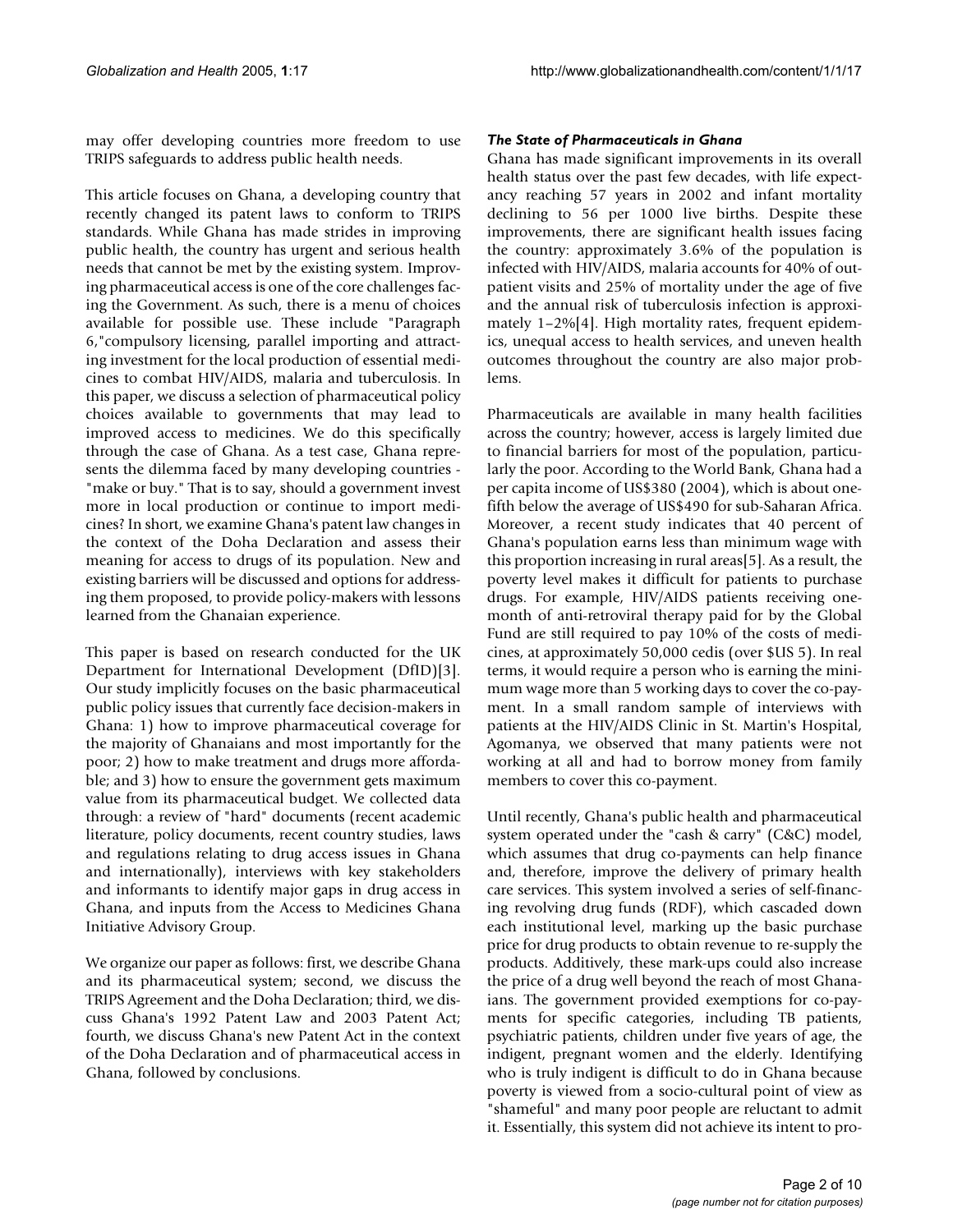vide widespread affordable access to medicines for the population.

The Government of Ghana declared its intention to abolish the C&C system and passed a National Health Insurance Bill in 2003, which recently has been implemented. Several districts have also introduced health insurance in their localities. These insurance measures may serve to improve access to medicines; however, their effectiveness is yet to be observed. Importantly, the draft minimum package for pharmaceuticals includes medications for outpatient and inpatient services. Antiretrovirals are covered under different arrangements using the Global Fund to fight AIDS, Tuberculosis and Malaria. The Ministry of Health is reviewing exemption policies and the proposed National Health Insurance drug list to ensure consistency with the Essential Drug List. Despite the difficulties noted above, the Insurance system hopes to use local structures to identify who is "poor" to ensure these categories can access care. A national pricing policy, informed by a comprehensive examination of pharmaceutical pricing models internationally, can also facilitate better financial access of the population to medicines.

Pharmaceutical mark-ups are another policy issue that needs reform. The international research-based and generic pharmaceutical industries provide discounted medicines to Ghana, however once products arrive in Ghana, mark-ups between 11% to 275% wipe out many price advantages[3]. Tax and tariff rates vary but are applicable to all medicines, except public sector procurement done according to the Essential Drug List. In the private sector, depending on the local agent or manufacturer, the cost of antiretrovirals can exceed 32.5% more than the discounted price obtained through the Accelerated Access Initiative (AAI). In some cases, the private health facility adds further margins to increase the cost. In order to effectively address mark-ups, national tax, tariff and mark-up policies need to be reviewed to determine what policy changes could facilitate more affordable prices. Government can regulate wholesale and retail mark-ups on essential medicines. Policies regarding the private sector management chain and public sector supply management chain need examination and adjustment to make medicines more affordable for patients.

Ghana has potential to supply more of its medicine needs; local manufacturing accounts for 20% of the pharmaceutical market share. There are about 30 pharmaceutical manufacturing facilities in Ghana and about 17–18 produce all year round. Most raw materials needed for local manufacture are imported and subject to duties, taxes and tariffs, which erode the potential cost advantage that local manufacturing can provide. Currently, manufacturers pay 12.5% VAT (Value Added Tax), 0.5% EDIF (Economic Development Investment Fund), 0.5% ECOWAS levy, handling and inspection charges, GCNet charges (0.004% of cost and freight)[3]. However, Schedule 1A of the 34 materials of *Active Ingredients of Essential Medicines* are exempt from tax. Manufacturers apply a mark up that can range from 10 to 40%. Wholesalers add a further 10 to 20% when selling to the retailer. Then, the retailer adds another margin of 20 to 50%. All of these margins obviously increase the price of the drug for the patient, thereby contributing to the financial barrier to medicines. To help local industry, the government restricts the importation of 17 pharmaceutical products (e.g. paracetamol, chloroquine). Local production is beneficial given that it also provides employment for the population; however the barrier of limited human and technological capacity must first be overcome.

# *The TRIPS Agreement and the Doha Declaration*

By way of brief background, the TRIPS Agreement provides minimum standards for intellectual property law and procedures and remedies that should be available so rights holders can enforce their rights effectively[6]. The default principle concerning patents is that they should be available for any invention, whether product or process, in all fields of technology without discrimination[6]. With respect to pharmaceutical patents, the minimum TRIPS obligations include 20 years of patent protection from the inventor's filing date (Article 33), patent rights free of discrimination against the origin of invention or production (Article 27.1), and exclusive marketing rights for the entire patent duration (Article 28)[7]. Transitional periods are granted before TRIPS requirements for patent protection must be met; the deadline for least-developing country members was ultimately extended to 2016 (Articles 65 and 66)[6].

The TRIPS Agreement also outlines provisions around patent rights for member states. For example, Articles 8.2, 31(k) and 40 offer flexibility to member countries to prevent or remedy anti-competitive practice[8]. Article 30 facilitates an early working provision, allowing the limited use of an invention without the patent holder's authorization[9]. Generic companies can use this provision to obtain product approval, facilitating immediate entry into the market after patent expiration. Article 31 permits a government to issue a compulsory license to a third party without the patent holder's consent, if justified in the public interest[7]. Compulsory licensing allows governments to pursue the local production of medicines as one strategy to improve access of the population to essential medicines. Parallel importing, legally pursuant to TRIPS Article 8.1 and Article 6, is the import and resale in a state without the consent of a patent holder, of a patented product in another market. Its rationale is to allow governments and others to "price shop" internationally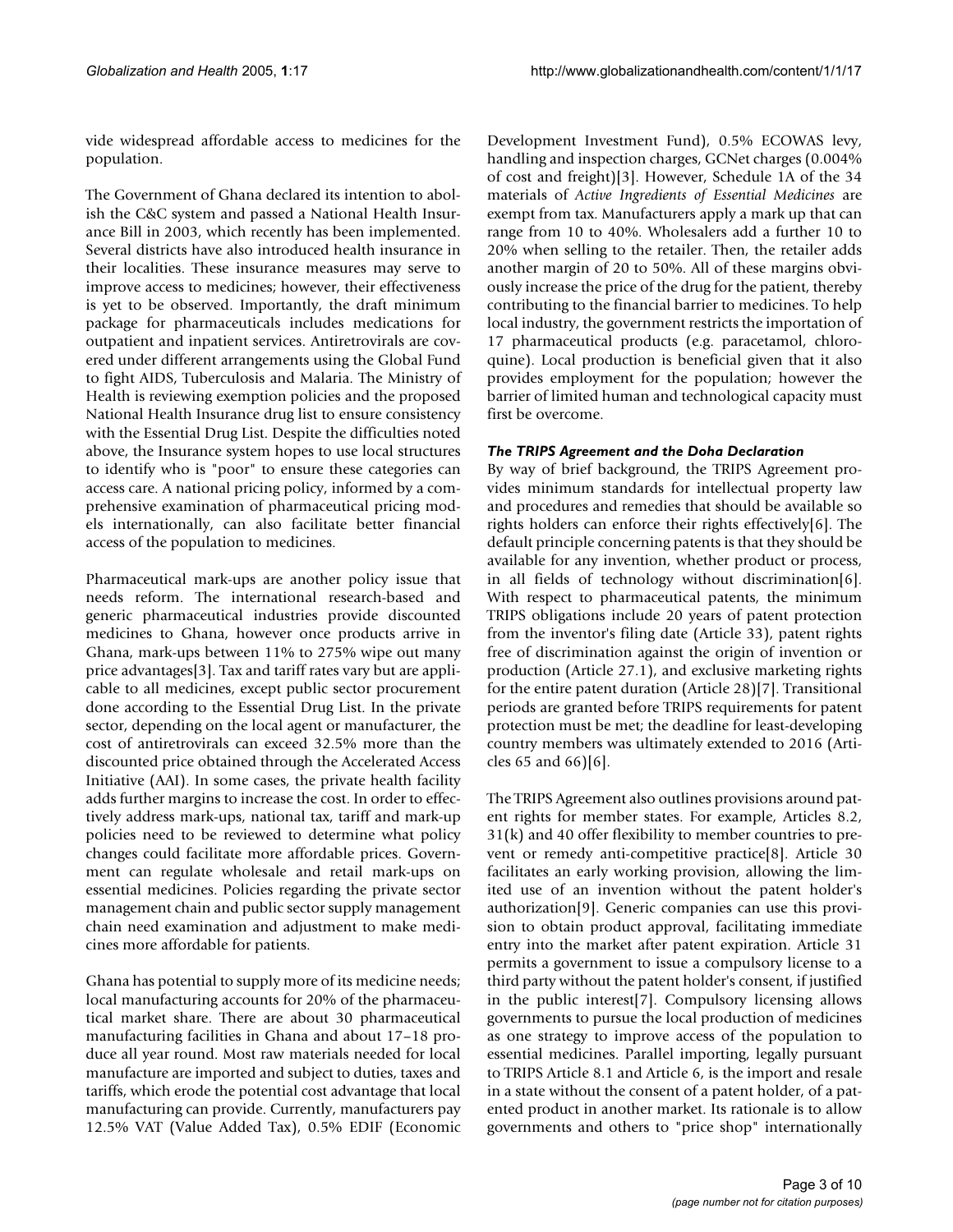for pharmaceutical products, based on the underlying principle that the patent holder has been rewarded through the first sale and thus has "exhausted" rights. Compulsory licensing and parallel importation are the focus of this paper.

In practice, governments may realistically be reluctant to exercise TRIPS provisions given some concern about political and economic ramifications, particularly in the area of trade sanctions. The Doha Declaration, issued by the WTO in November 2001, partially aimed to address this concern. It states " [the] TRIPS Agreement *does not* and *should not* prevent members from taking measures to protect public health... [and it] should be interpreted and implemented in a manner supportive of WTO members' right to protect public health and, in particular, to promote access to medicines for all" [emphasis added][10]. Furthermore, the Declaration specifically reaffirms member countries' rights to determine the grounds on which compulsory licenses may be issued, to determine what constitutes a national emergency or circumstance of extreme urgency, and to determine their own regime for the exhaustion of intellectual property rights.

The WTO has, however, not explicitly defined the legal status of the Declaration. An unofficial explanation of the Declaration, available on the WTO website, states that the Declaration provides "important guidance" to individual members and WTO dispute settlement bodies in the interpretation of TRIPS[11]. Correa identifies the Declaration as a "strong political statement" and "a 'subsequent agreement' between the parties regarding the interpretation of a treaty or the application of its provisions, under Article 31.3(a) of the Vienna Convention on the Law of the Treaties"[12]. Ultimately, the functional application of the Declaration is to interpret TRIPS[13], however as Reichman and Hasenzahl note[14], the exact legal status of the Declaration will not be clear until its practical application has been observed through future WTO panels and the Appellate Body.

The Declaration was partially an effort to interpret Article 31(f) of the TRIPS Agreement, which states that compulsory licensing shall be "predominantly for the supply of the domestic market." Given that the majority of developing countries lack the domestic capacity or technical expertise to manufacture on-patent pharmaceuticals, the interpretation of this terminology is crucial for ensuring access to medicine for the poor in many developing countries. On August 30, 2003, the WTO issued a temporary solution, the "Decision on the Implementation of Paragraph 6 of the Doha Declaration on TRIPS Agreement and Public Health"[15]. The Decision temporarily waives Article 31(f), permitting countries with local manufacturing capacity to issue compulsory licenses to produce and

export drugs to countries without adequate manufacturing capacity, in return for a pledge from countries not to use the Decision "...to pursue industrial or commercial policy objectives"[16]. Eligible importing countries include least-developed countries or a country that can demonstrate insufficient or no manufacturing capacity for the purpose of meeting its needs. No country, at the time of writing, has yet notified the WTO of its intention to operate as an importer under this decision. Countries may in fact be reluctant to do so as a result of economic and political pressure.

# *Ghana's Patent Law*

The Patent Law of 1992 provided for the protection of patents in Ghana until recently. This law provided that all inventions, products or processes which were "new, involve an inventive step and are industrially applicable," were patentable (Sec.2)[17]. Pharmaceuticals were considered patentable inventions and patent duration was 10 years (Sec.31(1)). The law permitted compulsory licensing in cases of no or insufficient local working of the patented invention (Sec.45(1)), based on the interdependence of patents (Sec.46), and for products or processes declared to be of vital importance to defence, economic or public health interests (Sec.47). Section 30 considered the patent holder's right exhausted only when he put his patented product on the Ghanaian market, rendering parallel importation impossible. To meet all TRIPS obligations and take advantage of its safeguards, the Ghanaian government reviewed the Patent Law of 1992 and passed a bill to replace it in early 2003.

The changes introduced in the 2003 Patent Act removed some legal tools that may have helped improve access to medicines[18]. Under Section 7 of the 1992 Patent Law, the Ghanaian government had the authority to temporarily exclude inventions or discoveries, such as pharmaceuticals, from patentability "... in the interests of national security, economy, health or any other national concern." The 2003 Patent Act removed this exception. Arguably, the government of Ghana could have excluded specific pharmaceutical products from patentability as a temporary means to address urgent public health concerns. Temporary excludability is particularly useful when procedural requirements to compulsory licensing cannot be met[9]. However, as Correa explains, a literal interpretation of Article 27.1 does not allow the exclusion of pharmaceuticals[9]. He notes that under TRIPS Article 27.2 *ordre public* and Article 8.1 "...pharmaceuticals might conceivably be excluded from patentability, but neither appear sufficient to justify this exclusion except in limited circumstances,"[9]. In any case, the option of using temporary excludability appears unviable at the present time.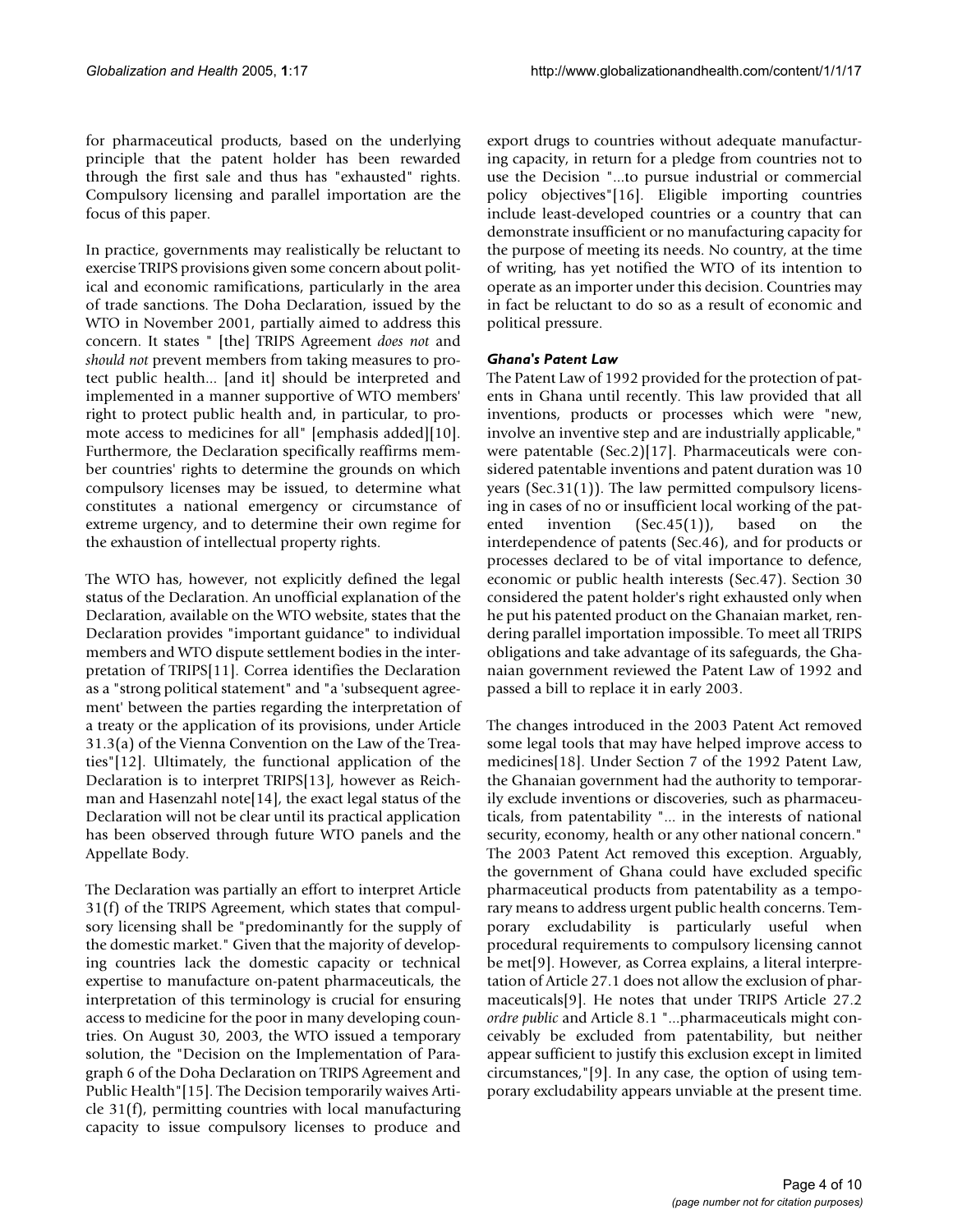Section 13(2) addresses the royalty rate for compulsory licenses: "... [t]he exploitation of the invention...shall be subject to the payment to the owner of an adequate remuneration, taking into account the economic value of the Minister's decision as determined in the decision..."[18]. Adequate remuneration is undefined, allowing for the negotiation of prices, which could have either positive or negative effects on price control and access to medicines. The Ghanaian government has since developed administrative guidelines, proposing the creation of a committee that would determine the level of compensation to be given to a patent holder. It proposed that remuneration for drugs used to treat HIV/AIDS, TB and malaria not exceed 1% of the retail price. In Canada, a country with extensive history of compulsory licensing, a royalty rate of 4% was used[19]. Furthermore, Canada's recent *Jean Chrétien Pledge to Africa Act* may offer useful guidance, as the royalty rate varies from 4 to 0.02% depending upon the importing country's standing on the UN Human Development Index[20].

Section 12(1) of the 2003 Patent Act incorporated Article 33 of TRIPS, doubling the period of patent protection to 20 years. The result will be a delay in the entry of generic competition, and since generic competition tends to lower drug prices, a reduction in overall cost-savings is likely[21]. This provision does not offer any flexibility to member countries; therefore the ensuing barriers will require circumvention via other TRIPS safeguards or policy alternatives. As noted earlier, the Ghana's major disease burden includes malaria, TB and HIV/AIDS. While these diseases can be treated with off-patent medications, extended patent life will be problematic in situations where no other therapeutic options are available[22]. Specifically, evidence of resistance to traditional antimalarial therapy (*e.g*., chloroquine) exists and patients who develop resistance to anti-retroviral medications or experience treatment failure will need access to new, patented medicines in the future. The increase in duration of patent protection impedes Ghana's autonomy over defining their population's therapeutic needs.

Changes were also introduced in the 2003 Patent Act that may promote access to medicines. Section 11(4a) of the 2003 Patent Act allows the international exhaustion of intellectual property rights. This legalizes the parallel importation of lower-priced pharmaceuticals from other countries into Ghana, which will be discussed in detail below. Compulsory licenses can now be issued in circumstances of anti-competitive practice, which allows Ghana to remedy abusive practices and excessive prices, potentially increasing the availability of affordable medicines[9]. Potential also exists to use TRIPS' anticompetitive provisions, accompanied by appropriate national competition policy, to promote the development of the local pharmaceutical industry[8]. The successful suit by the Aids Law Project (ALP) against two major pharmaceutical companies with the South African Competition Commission in 2002 illustrates this potential. Other positive changes include new procedures in granting compulsory licenses: a waiver to seek a voluntary license in "cases of national emergency or other circumstances of extreme urgency," (Section 13(10)) and ministerial authorization instead of the previous lengthy and resource-intensive requirement of legislative authorization (Sec.13(1)).

The 2003 Patent Act widens the provision for issuing a non-voluntary license under local working requirements. Local working requires the manufacturing of a patented product to a minimum degree within the country, potentially stimulating growth of the local pharmaceutical industry. Specifically, the 2003 Patent Act allows non-voluntary licenses in situations where "...the patented invention is not exploited or is insufficiently exploited by working the invention locally, or by importation in the country,"  $(Sec.14(1))$  [18]. Whereas the 1992 Patent Act listed four relatively specific instances, where the compulsory license could be invoked if the invention was not being worked, the 2003 Patent Act makes this more openended. The limits of this new clause will likely be drawn by the TRIPS agreement and legislative intent during drafting the Patent Bill in Ghanaian courts; its exact interpretation is still unclear. Given the USTR complaint against Brazil regarding its local working requirement, however, the current political feasibility of including and invoking such a clause is tenuous[19].

# *How will these developments impact access to medicines in Ghana?*

# *Compulsory Licensing*

Ghana's 2003 Patent Act, TRIPS and the Doha Declaration offer Ghana sufficient legal ground to use compulsory licensing to address its public health concerns. Compulsory licensing can be used for either local pharmaceutical production or importation, however the latter may be more feasible in the short-term. This will be discussed below. Paragraph 5b of the Declaration explicitly reaffirms the right of countries to "...grant compulsory licenses and the freedom to determine the grounds upon which such licenses are granted." As Correa notes, Paragraph 5b merely states the obvious: Article 31 of TRIPS only requires certain conditions for the granting of compulsory licenses, "but it does not limit the grounds on which such licenses can be granted"[12]. Paragraph 5(c) further facilitates compulsory licensing through the recognition that "public health crises ... can represent a national emergency or other circumstance of extreme urgency" and clarifies that members need not declare a "fully-fledged national emergency"[23].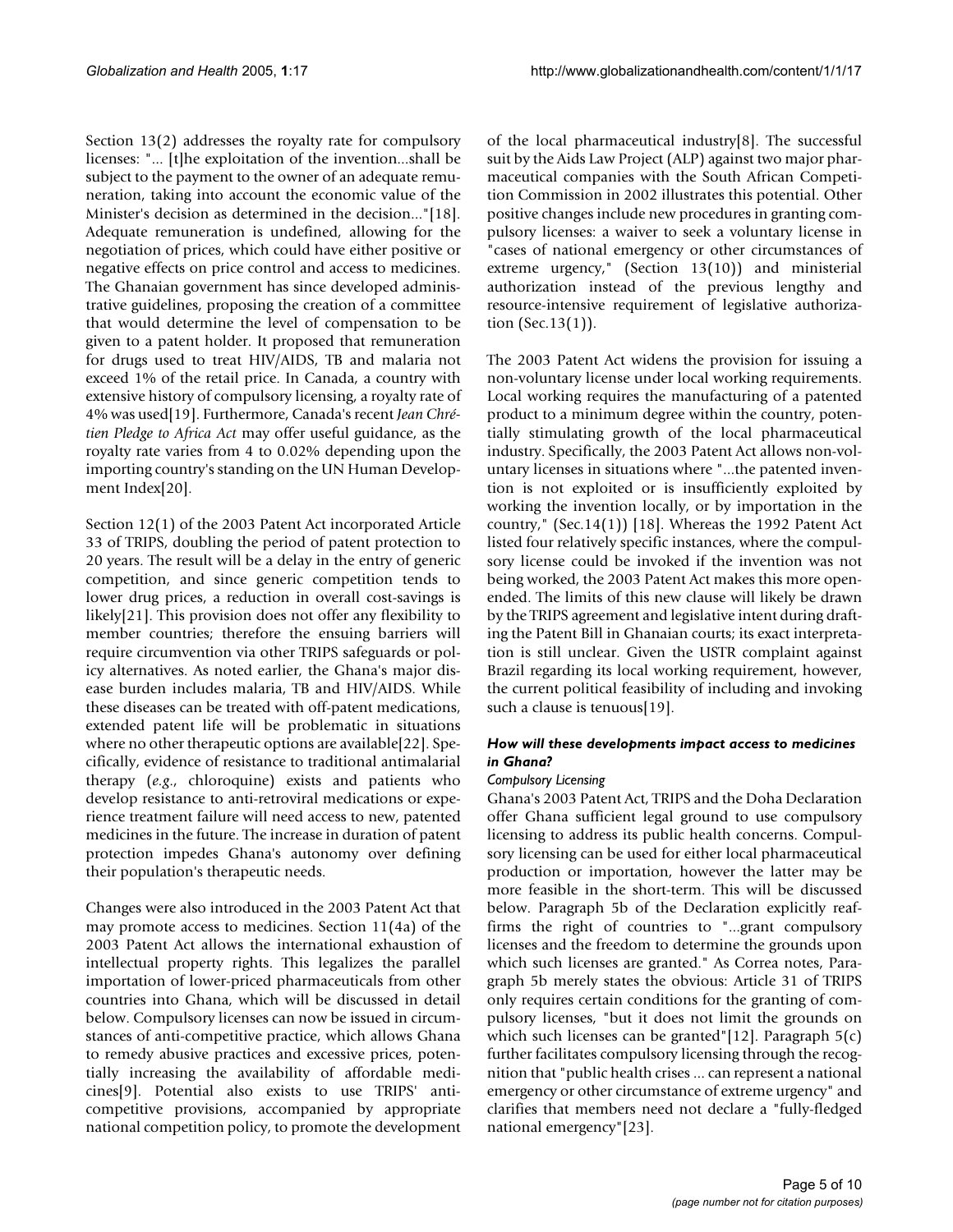From a political perspective, the feasibility of using compulsory licensing to address public health concerns has also become more favourable. One event suggesting this is the abandonment of a pharmaceutical industry lawsuit seeking to remove South Africa's amendment in its Medicines and Related Substances Act, which would permit compulsory licensing and parallel importation. The suit was abandoned due to international pressure and the resolve of the South African government. Other events include Brazil's successful use of the threat of compulsory licensing in negotiations to obtain significant discounts of 40–65% on patented antiretrovirals from Roche and Merck and a public statement by Boehringer-Engelheim in 2003 that it will not interfere in the issuance of compulsory licenses and will respect the Doha Declaration[24]. The World Health Organization (WHO) also explicitly supports developing countries in the use of TRIPS safeguards to promote access to medicines[25]. Given these developments, political and legal repercussions from other powerful countries are less likely. For a country to make effective use of compulsory licensing a number of other potential barriers must be addressed and certain requirements must be met.

Effective implementation of compulsory licensing requires the adequate know-how and administrative infrastructure, however many developing countries, including Ghana, do not have this requisite capacity[26]. Article 67 of the TRIPS Agreement requires developed countries to provide technical assistance, "on request and on mutually agreed terms and conditions", to developing and least-developed countries to help address such gaps. Developing countries like Ghana should use this provision and approach developed countries and international organizations for support.

The usefulness of compulsory licensing, for local production or as a negotiating tool, largely depends on whether the appropriate technological and production capacity exists and whether appropriate human resources are available. The experience of Brazil provides an illustrative example on this point. Cohen and Lybecker argue that Brazil's success is based on three main factors: first, the threat posed by Brazil is credible in that it has a viable local industry; second, Brazil's market is "...one of the largest in Latin America and among the top ten globally;" third, Brazil initiated its threats with the strong support of the international community[24]. As we noted earlier, the international community continues to be supportive of developing countries' use of compulsory licensing to address public health needs. In comparison to Brazil, however, Ghana's pharmaceutical market is small which may make the process economically unfeasible. The viability of Ghana's local industry is also questionable as approximately 30 pharmaceutical manufacturing facilities

exist but only 17–18 produce throughout the entire year. Careful cost-benefit analysis of the value of domestic production versus the importation of pharmaceuticals is necessary to determine whether Ghana can benefit from compulsory licensing for local production, as it is commonly more economical to import medicines than to produce them locally.

# *Parallel Importation*

Parallel imports are of particular importance in meeting public health needs since the pharmaceutical industry generally sets differential prices globally for the same medicine. Thus, parallel importation of a patented medicine from a country where it is sold at a lower price will enable more patients in the importing country to gain access to cheaper drugs (whether international exhaustion applies to medicines produced under compulsory licensing, however, is still a live debate; see Abbott 2002). Paragraph 5(d) of the Declaration explicitly reaffirms members' freedom to determine their own regimes for the exhaustion of intellectual property rights without challenge. Ghana's 2003 Patent Act finally facilitates this by incorporating this provision; it allows parallel importation only under the condition that the product to be imported is already "put on the market in any country by the owner of the patent or with the owner's consent," (Sec.11(4a)).

Parallel importing introduces more challenges. Administrative capacity issues exist with parallel importation as with compulsory licensing. In Ghana, import permits for companies engaged in the parallel importation of drugs are difficult to obtain at this time, which may pose another barrier. Parallel importation increases the opportunity for the influx of sub-standard products and thus attendant recall problems. Some critics argue that parallel importing acts as a disincentive to differential pricing by research-based pharmaceutical companies due to a risk of diversion of low-cost products to lucrative, developed country markets; however, as Outterson notes "...empirical evidence to date does not indicate a sizable arbitrage market in ARVs from low income countries into the high income countries"[20]. Furthermore, there have been no reported cases of diverted drugs from Ghana to other markets. The European Commission's (EC) May 2003 Regulation to facilitate differential pricing may provide another option while lessening some of the industry's re-exportation concerns. The EC regulation provides anti-diversion measures against specific pharmaceutical products and requires manufacturers to reduce their essential medicines export prices to developing countries by "75% off the average 'ex factory' price in OECD countries, or at the cost of production plus 15%"[27]. If parallel importation is to be useful to Ghana, administrative, institutional and managerial capacity must be developed for effective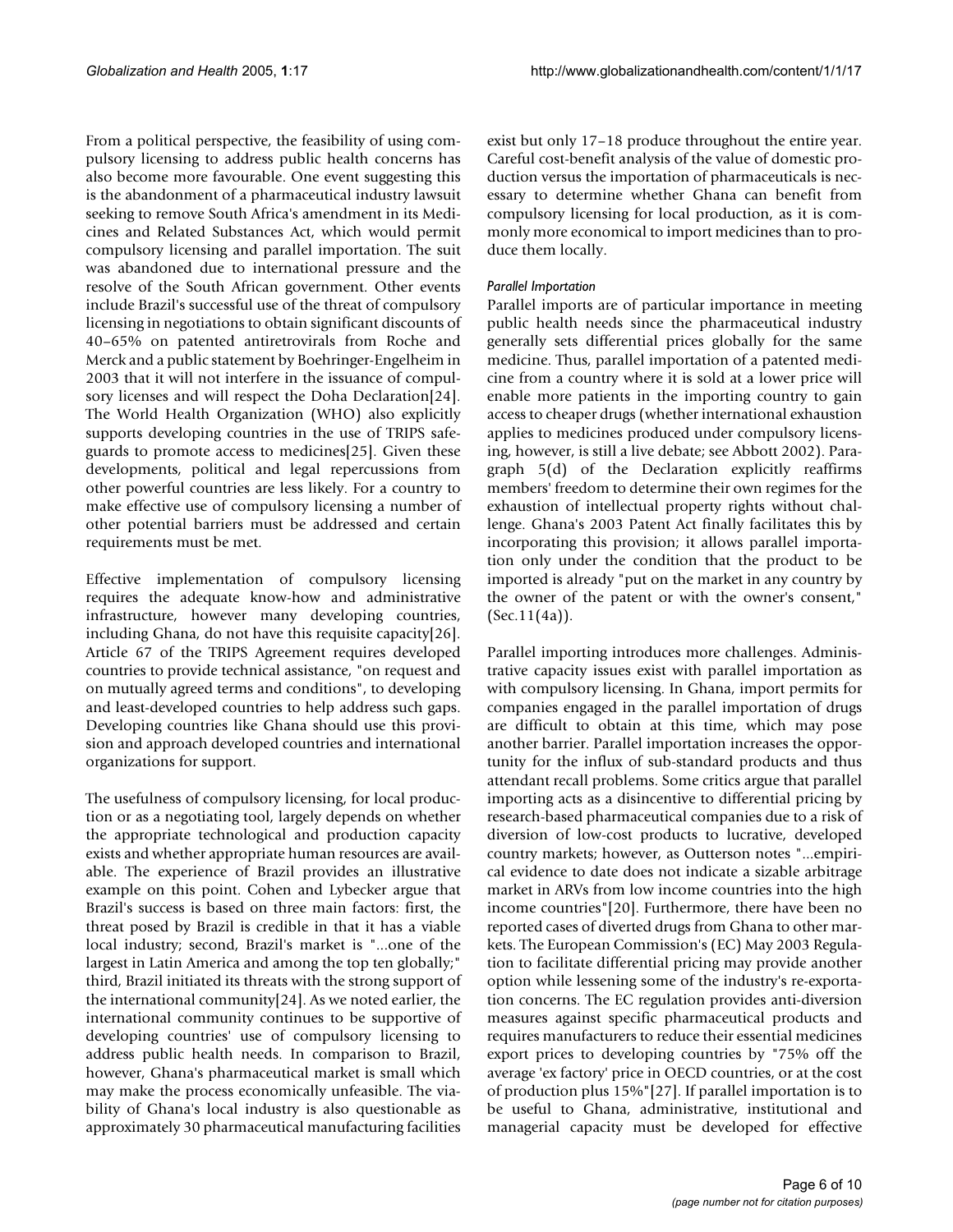implementation, to prevent the unlawful importation and exportation of products and to ensure quality control.

#### *Importation Pursuant to Paragraph 6*

If Ghana decides against using its' local industry for the production of generic medicines, Paragraph 6 may offer another potential solution. While some critics have viewed this provision favourably, others have criticized it as too administratively complex for developing countries. Correa explains that the implementation of the Paragraph 6 Decision requires a number of steps, among which include: 1) in most cases, compulsory licenses issued by importing and exporting countries, 2) the importing country's establishment of insufficient or no local manufacturing capacity in the specified pharmaceutical sector, 3) importer notification to the WTO of its intention to use the system detailing product(s) requested and quantities (accompanied by confirmation of insufficient manufacturing capacity and that a compulsory license is or will be granted), and 4) notification of the exporting country's compulsory license to the WTO and the conditions attached[28]. Paragraph 4 of the Decision requires the importing country to "take reasonable measures within their means ... to prevent re-exportation"; this requires countries to implement anti-diversion measures including special marking and labelling of the product(s)[15]. An obstacle might be introduced with strict data protections laws, as exporters must either obtain authorization from the patent holder to obtain efficacy and toxicity data or when denied, perform its own clinical studies to collect this data; this can increase the exporter's costs, therefore increasing the drug cost in the importing country[28]. Additional obstacles and delays may depend on the importing country's national laws on product registration and the exporting company's capacity to manufacture the specified product[28]. Lastly, the Decision limits the exporting country's compulsory license to a "single-supply basis," implying that this entire process must repeat for each new request[28].

Clearly, administrative barriers may hinder some developing countries from using this; however, Article 67 may be used to obtain external assistance to overcome these gaps. Some critics have also claimed that the Decision will not benefit smaller-sized markets, providing minimal incentive to exporting manufacturers. Paragraph 6 of the Decision may help alleviate this problem. It waives the obligations of TRIPS article 31(f) "to the extent necessary to enable a pharmaceutical product produced or imported under a compulsory license in that member to be exported" to other developing or LDCs that are party to the same regional trade agreement and share the health problem in question. Theoretically, this allows a country like Ghana to harness economies of scale and generate more incentive for generic manufacturers to export. However, such a regional trade area must have been formed in conformity with the provisions of Article XXIV of GATT[15].

To date, only Canada, Norway and the Netherlands have passed legislation to allow export of pharmaceuticals under this provision[29,30]. To implement Paragraph 6, developing countries will have to address barriers introduced by these exporting countries. For instance, the recently passed Canadian bill contains a restrictive list of medicines that can be produced for the purposes of Paragraph 6. Norway's legislative counterpart is less restrictive. Whether exporting countries will be able to satisfy the global demand for affordable, generic drugs will be observed.

It is also unclear whether a developing country like Ghana can use Paragraph 6 and if so, under what circumstances. LDCs are automatically eligible, but since Ghana is a developing country, it is required to examine its local manufacturing capacity and establish that "...excluding any capacity owned or controlled by the patent owner, it is currently insufficient for the purposes of meeting its needs"[15]. Ghana has been classified as a country that can reproduce drugs as long as it imports the active ingredients, therefore a cost-benefit analysis is necessary to determine whether or not local manufacture is both technically and economically viable[10]. Whether the lack of economic viability would be considered as "insufficient local manufacturing capacity" in the event of a dispute is questionable. Correa argues that if low-priced medicines cannot be produced because "...meaningful economies of scale have not been reached..." then one of the main objectives of the Doha Declaration, "to promote access to medicines for all," cannot be reached[12]. However, reports indicate that the US informed the Philippines and other countries that it does not consider "economic efficiency" as valid ground for the use of Paragraph 6[31,32]. It is also important to note that the General Council Chairperson's Statement on 30 August 2003, includes a mechanism that allows any member to challenge another member's "interpretation and implementation" of the Decision "with a view to taking appropriate action"[16]. The legal implications of the Chairperson's Statement must still be observed; it is unclear whether a developing country like Ghana will be able to use Paragraph 6 without legal challenge or political and/or economic consequences.

#### *Strengthen local industry capacity*

The TRIPS Agreement has several provisions, which deal explicitly with the issue of technology transfer. For instance, article 7 states, "The protection and enforcement of intellectual property rights *should contribute to technological innovation and to transfer and disseminate technology*, to the mutual advantage of producers and users of techno-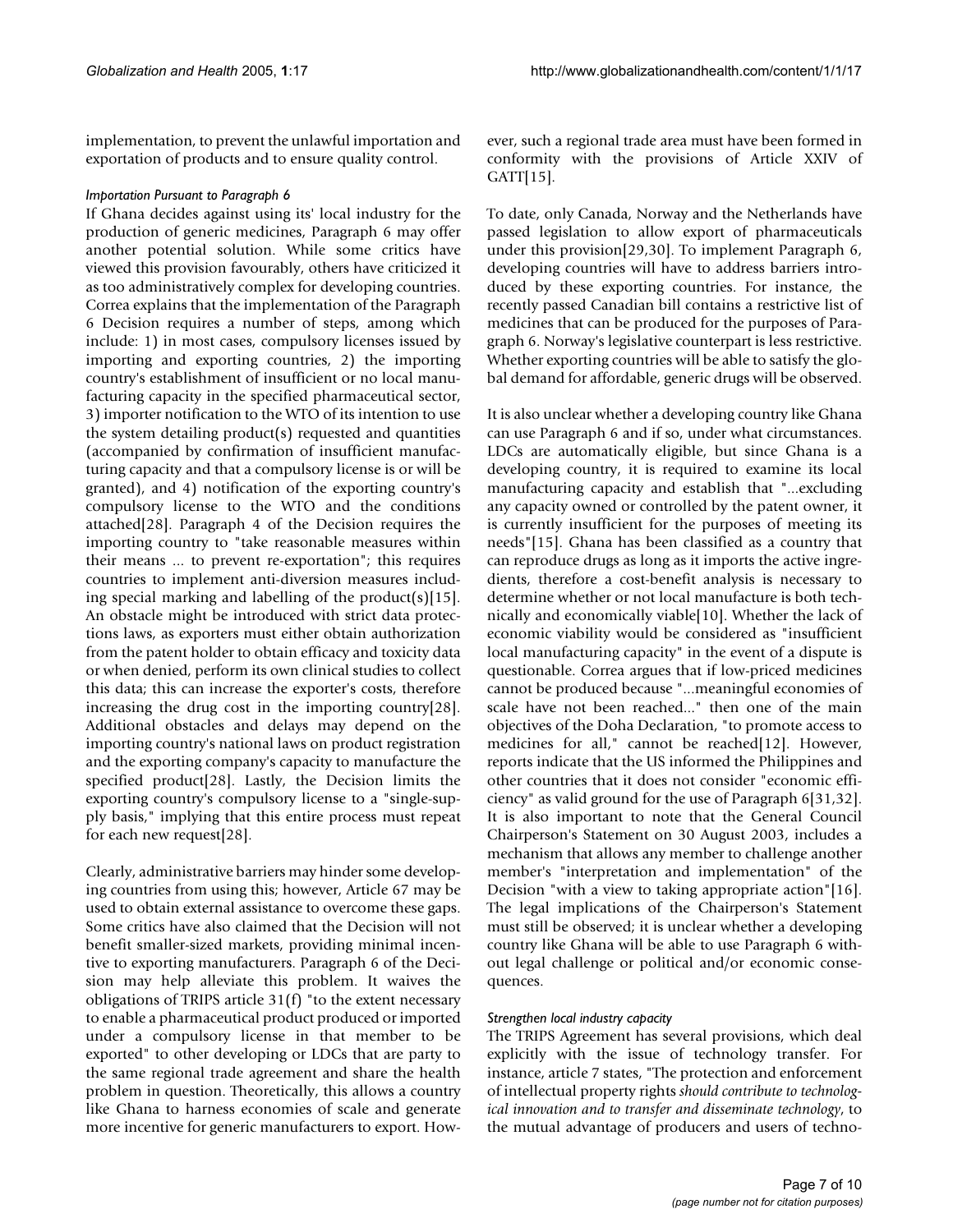logical knowledge and in a manner conducive to social and economic welfare and to a balance of rights and obligations" [emphasis added]. Despite such provisions, little technology transfer to developing countries has taken place[33]. To strengthen local industry, developing countries like Ghana should still pursue initiatives to absorb new technology. Public-private partnerships (PPPs) may be one mechanism to achieve this. Generally, PPPs require private sector companies to provide the technology and expertise while public sector partners provide development funding and help ensure access to the medications. PPPs can facilitate technology transfer to developing and least-developed countries while creating opportunities to initiate research into developing country diseases[23].

# *Pooled Procurement*

Pooled procurement is a cost-containment strategy that can assist developing countries in financing of the drug needs of their populations, as it is the one area of the drug supply management cycle that can offer the greatest amount of cost savings. For example, the Eastern Caribbean Drug Service (ECDS) used pooled procurement to lower pharmaceutical expenditure by an average of 44%[34]. The recently established West Africa Manufacturers Association has put in place mechanisms to take advantage of the economics of scale in the pooled procurement of both raw materials and finished products. In (Economic Community of West African States), political realities have to be addressed given that Francophone West-African countries are already involved in pooled procurement procedures. Thus, if Ghana participates, it would have to comply with established procedures. Ghana must carefully examine the costs and benefits of different procurement policies to determine which ones are most viable and cost-effective. Effective implementation, to be sure, demands institutional capacity, financial management systems, quality assurance and transparency.

# *Voluntary Differential Pricing Arrangements*

Ghana can also pursue the procurement of affordable drugs through voluntary differential pricing arrangements. These arrangements can operate through supplier's charity, desire for favourable public relations, or other criteria not immediately or apparently related to market forces. Currently, limited implementation of differential pricing outside of anti-retroviral therapies occurs in Ghana. As noted earlier, the research-based pharmaceutical industry often cites the risk of re-exportation of these drugs to developed country markets as a barrier to scaling up these initiatives, despite the lack of sufficient evidence. To mitigate these concerns, pharmaceuticals firms often require that recipients of their drugs sign a supply agreement that indicates that the recipient will take measures to

ensure the security of the drug supply they receive. To further lessen this risk, companies have special packaging and labelling of drugs provided under special programmes like the Accelerated Access Initiative. Developing countries like Ghana can comply with these measures with assistance from firms and established programs to further encourage differential pricing arrangements.

# **Conclusion**

In this paper, we discuss several possibilities for working within the TRIPS regime to gain better access of the population to medicines. These options include compulsory licensing, parallel importing, technology transfer, local production and voluntary differential pricing. We put forward some favoured policy choices for Ghana. First, we encourage Ghana and its Access to Medicines (ATM) Advisory Committee to consider local production. Local manufacturing can be an effective option if human and technological capacity is scaled up. However, we emphasize that this option should only be pursued if it makes economic sense. As a start, an objective cost-benefit analysis should be done to determine whether it makes economic sense for Ghana to pursue local production. Among the alternatives available to strengthen local industry include more aggressive technology transfer.

Next, we encourage the use of compulsory licensing. If Ghana decides to pursue compulsory licensing, it must then address administrative and knowledge barriers. This can be achieved through obtaining support from developed countries and/or international organizations on the effective implementation of compulsory licensing. There is great potential for Ghana particularly given the Government's commitment to build up its knowledge base in this area. In September 2004, members of the Ghanaian Access to Medicines (ATM) Advisory Committee visited Canada to learn about Canada's past experience with compulsory licensing and what measures could be applied to Ghana. If, however, Ghana determines that it is more technically or economically feasible to pursue importation, Paragraph 6 may provide an option. Ghana will first have to establish insufficient manufacturing capacity in the pharmaceutical sector in question, and then consider what political or economic repercussions may follow. More concrete alternatives for importation include parallel importation or the voluntary tiered-pricing arrangement proposed by the European Commission. Importantly, it is critical to monitor any public policy reform to assess whether or not they are achieving attendant outcomes and adjust accordingly. This will require baseline assessments and regular review at intervals.

The opportunities presented above can only be effective in addressing access to medicines in Ghana if other existing barriers are simultaneously addressed. First and foremost,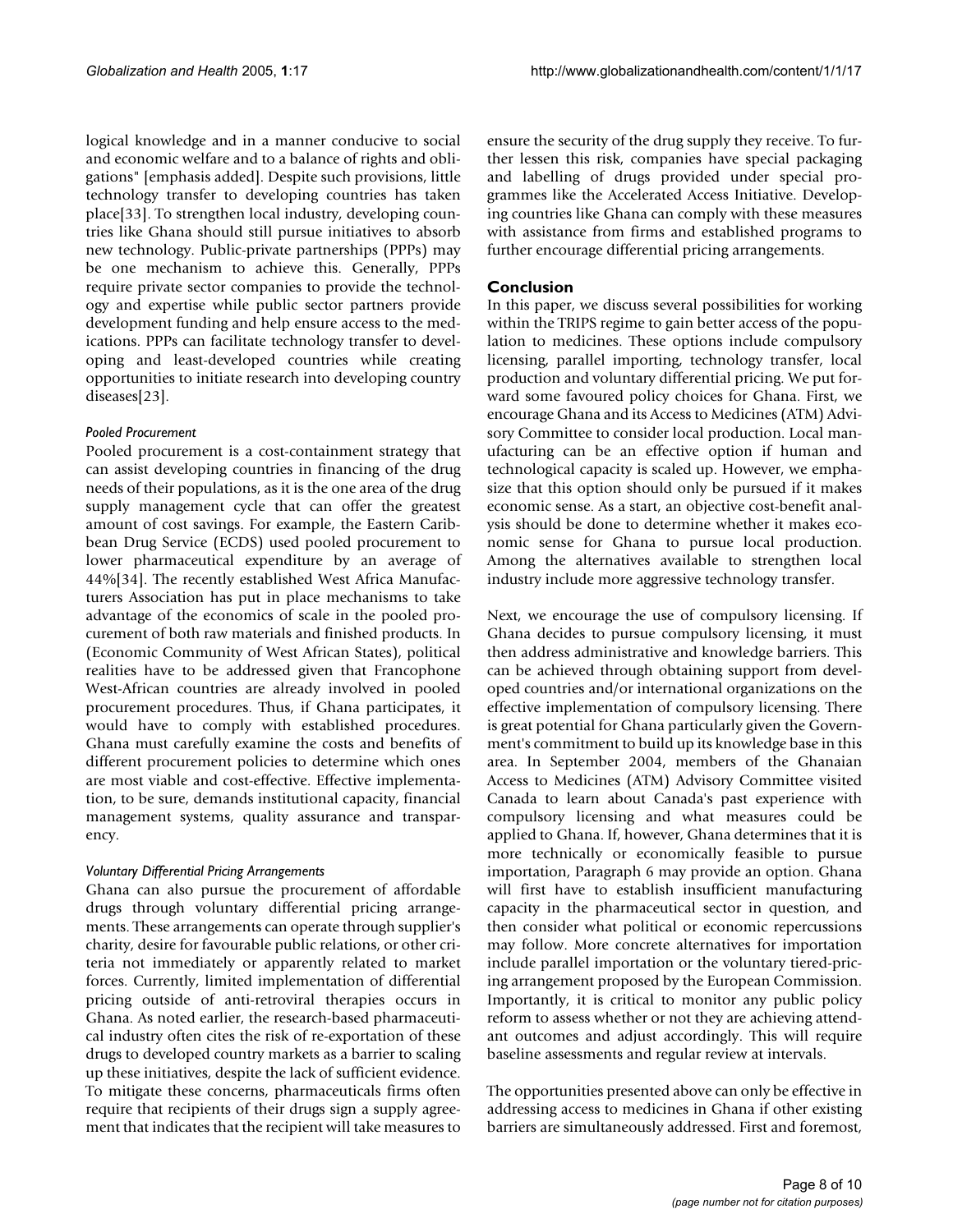the development and implementation of an effective exemption policy for the poor without co-payments is vital. Policies can vary such as implementing a national pricing policy that control prices on the supply side by regulating actual drug costs or the demand side, through reimbursement schemes such as reference-based pricing or generic substitution policies. Furthermore, reduction of mark-ups in the public sector may generate competition and drive private sector prices down. A hard but necessary policy reform is needed in the area of national tax, tariff and mark-ups to determine what changes could facilitate more affordable prices for the population.

Is the Ghana case generalisable for other African countries? We hope that as a minimum this case adds to the debate in other African countries about public policies they should pursue to improve access to medicines. Some policies may be more applicable than others depending on economic and political realities. There is not a "onesize-fits-all" policy menu that should be applied. Governments need to make informed policy choices when it comes to improving access to medicines and assess which measures are most needed and viable for their particular country.

#### **Acknowledgements**

The Department for International Development (DfID), UK provided funds for the initial policy option analysis for increasing access to medicines in Ghana.

The authors declare that they have no competing interests. However, for the record, please note that Jillian Clare Cohen, Martha Gyansa-Lutterodt and Kwasi Torpey were DfID consultants in Ghana in 2003.

#### **References**

- 1. Medecins Sans Frontieres (MSF): *Fatal Imbalance: The Crisis in Research and Development for Drugs for Neglected Diseases. A report by the MSF Access to Essential Medicines Campaign and the Drugs for Neglected Diseases Working Group. Geneva* 2001 [\[http://www.msf.org/source/](http://www.msf.org/source/access/2001/fatal/fatal.pdf) [access/2001/fatal/fatal.pdf\]](http://www.msf.org/source/access/2001/fatal/fatal.pdf).
- 2. Reich MR: **[The Global Drug Gap.](http://www.ncbi.nlm.nih.gov/entrez/query.fcgi?cmd=Retrieve&db=PubMed&dopt=Abstract&list_uids=10755953)** *Science* 2000, **287:**1979-81.
- 3. Cohen JC, Gyansa-Lutterodt M, Torpey K: **Improving access to medicines: policy options for Ghana.** *Report prepared for the UK Department of International Development and the Government of Ghana* 2004.
- 4. Ostrom BA: **Increasing Access to Medicines: Health Systems Issues.** *Ghana Desk Based Consultancy, DFID Health Resource Centre* 2003.
- 5. Management Sciences for Health (MSH): *Strategies for Enhancing Access to Medicines (SEAM), Ghana: Key Findings* 2003 [\[http://www.msh.org/](http://www.msh.org/seam/country_programs/3.1.3.htm) seam/country\_programs/3.1.3.htm].
- 6. Cohen JC: **Government and Market Failures in the Pharmaceutical System: Partial Explanations towards Understanding the Troubling Drug Gap.** *Proceedings of the Intellectual Property and International Public Health Conference, Washington, D.C* [[http://](http://www.iipi.org/Conferences/IP&Health/cohen_paper.pdf) [www.iipi.org/Conferences/IP&Health/cohen\\_paper.pdf\]](http://www.iipi.org/Conferences/IP&Health/cohen_paper.pdf). October 8 2003
- 7. Cohen JC, Illingworth P: **[The Dilemma of Intellectual Property](http://www.ncbi.nlm.nih.gov/entrez/query.fcgi?cmd=Retrieve&db=PubMed&dopt=Abstract&list_uids=14577451) [Rights for Pharmaceuticals: The Tension between Ensuring](http://www.ncbi.nlm.nih.gov/entrez/query.fcgi?cmd=Retrieve&db=PubMed&dopt=Abstract&list_uids=14577451) Access of the Poor to Medicines and Committing to Interna[tional Agreements.](http://www.ncbi.nlm.nih.gov/entrez/query.fcgi?cmd=Retrieve&db=PubMed&dopt=Abstract&list_uids=14577451)** *Developing World Bioeth* 2003, **3:**27-48.
- 8. Berger JM: **Advancing Public Health by Other Means: Using Competition Policy to Mitigate the Impact of Patent Protection.** *Paper presented at the ICTS/UNCTAD/TIPS Regional Dialogue, Intel-*

*lectual Property Rights, Innovation and Sustainable Development in Eastern* and Southern Africa, Cape Town, South Africa [line.org/unctadictsd/bellagio/docs/Berger\\_Bellagio3.pdf\]](http://www.iprsonline.org/unctadictsd/bellagio/docs/Berger_Bellagio3.pdf). 29 June – 1 July 2004

- 9. Correa CM: *Integrating Public Health Concerns into Patent Legislation in Developing Countries* Geneva, Switzerland: South Centre; 2000.
- 10. World Trade Organization (WTO): *Ministerial Declaration, 4th Session, Doha Ministerial Conference* 2001 [[http://www.wto.org/english/](http://www.wto.org/english/thewto_e/minist_e/min01_e/mindecl_e.pdf) [thewto\\_e/minist\\_e/min01\\_e/mindecl\\_e.pdf\]](http://www.wto.org/english/thewto_e/minist_e/min01_e/mindecl_e.pdf). WT/MIN(01)/DEC/2
- 11. World Trade Organization (WTO): *The Separate Doha Declaration Explained. Undated* [\[http://www.wto.org/english/tratop\\_e/trips\\_e/](http://www.wto.org/english/tratop_e/trips_e/healthdeclexpln_e.htm) [healthdeclexpln\\_e.htm\]](http://www.wto.org/english/tratop_e/trips_e/healthdeclexpln_e.htm).
- 12. Correa CM: **Implications of the Doha Declaration on the TRIPS Agreement and Public Health.** *Health Economics and Drugs EDM Series* 2002, **12:**. WHO/EDM/PAR/2002.3
- 13. Abbott FM: **The Doha Declaration on the TRIPS Agreement and Public Health: Lighting a Dark Corner at the WTO.** *J Int Economic Law* 2002, **5:**469-505.
- 14. Reichman H, Hasenzahl C: **Non-voluntary licensing of patented inventions: historical perspective, legal framework under TRIPS, and an overview of the practice in Canada and the USA.** *UNCTAD/ICTSD Project on IPRs and Sustainable Development* [[http://www.ictsd.org/pubs/ictsd\\_series/iprs/](http://www.ictsd.org/pubs/ictsd_series/iprs/CS_reichman_hasenzahl.pdf) [CS\\_reichman\\_hasenzahl.pdf\]](http://www.ictsd.org/pubs/ictsd_series/iprs/CS_reichman_hasenzahl.pdf).
- 15. World Trade Organization (WTO): *Implementation of paragraph 6 of the Doha Declaration on the TRIPS Agreement and public health. Decision of the General Council of 30 August 2003. General Council* 2003 [\[http://](http://www.wto.org/english/tratop_e/trips_e/implem_para6_e.htm) [www.wto.org/english/tratop\\_e/trips\\_e/implem\\_para6\\_e.htm](http://www.wto.org/english/tratop_e/trips_e/implem_para6_e.htm)]. WT/L/ 540
- 16. World Trade Organization (WTO): *The General Council Chairperson's statement* 2003 [\[http://www.wto.org/english/news\\_e/news03\\_e/](http://www.wto.org/english/news_e/news03_e/trips_stat_28aug03_e.htm) [trips\\_stat\\_28aug03\\_e.htm\]](http://www.wto.org/english/news_e/news03_e/trips_stat_28aug03_e.htm).
- 17. Republic of Ghana: *Patent Law* 1992. P.N.D.C.L.305A<br>18. Republic of Ghana: Act 657, entitled the Patents Act. 20
- 18. Republic of Ghana: *Act 657, entitled the Patents Act, 2003, An Act to Provide for the Protection of Inventions and Other Related Matters* 2003.
- 19. Cohen JC: **Canada and Brazil Dealing with Tension between Ensuring Access to Medicines and Complying with Pharmaceutical Patent Standards: Is the Story the Same?** *Working Paper for the Comparative Programme on Health and Society* 2003 [[http:/](http://www.utoronto.ca/cphs/WORKINGPAPERS/CPHS2003_Jillian_Cohen.pdf) [/www.utoronto.ca/cphs/WORKINGPAPERS/](http://www.utoronto.ca/cphs/WORKINGPAPERS/CPHS2003_Jillian_Cohen.pdf) [CPHS2003\\_Jillian\\_Cohen.pdf](http://www.utoronto.ca/cphs/WORKINGPAPERS/CPHS2003_Jillian_Cohen.pdf)].
- 20. Outterson K: **Pharmaceutical Arbitrage: Balancing Access and Innovation in International Prescription Drug Markets.** *Yale Journal of Health Policy, Law and Ethics* 2005, **5(1):**.
- 21. Oxfam: *Generic Competition, Price, and Access to Medicines: the Case of Antiretrovirals in Uganda. Oxfam Briefing Paper* 2002 [\[http://](http://www.oxfam.org.uk/what_we_do/issues/health/bp26_generic.htm) [www.oxfam.org.uk/what\\_we\\_do/issues/health/bp26\\_generic.htm\]](http://www.oxfam.org.uk/what_we_do/issues/health/bp26_generic.htm).
- 22. Velasquez G, Boulet P: **Globalization and Access to Drugs: Perspectives on the TRIPS Agreement.** *World Health Organization Ref. No. WHO/DAP/98.9 Revised* 1999 [[http://www.who.int/medicines/](http://www.who.int/medicines/areas/policy/who-dap-98-9rev.pdf) [areas/policy/who-dap-98-9rev.pdf](http://www.who.int/medicines/areas/policy/who-dap-98-9rev.pdf)].
- 23. Matthews D: **WTO Decision on Implementation of Paragraph 6 of the Doha Declaration on the TRIPS Agreement and Public Health: a Solution to the Access to Essential Medicines Problem?** *J Int Economic Law* 2004, **7:**73-107.
- 24. Cohen JC, Lybecker KM: **AIDS Policy and Pharmaceutical Patents: Brazil's Strategy to Safeguard Public Health.** *The World Economy* 2005, **28(2):**211-230.
- 25. World Health Organization (WHO): *Globalization, TRIPS and access to pharmaceuticals. WHO Policy Perspectives on Medicines, No. 3* 2001 [[http://www.who.int/entity/amds/en/regulations1.pdf\]](http://www.who.int/hiv/amds/en/regulations1.pdf).
- 26. Cohen JC: **Canada's initiative to reform patent law for pharmaceuticals to help the poor.** *Can Pharm J* 2004, **137:**21-22.
- 27. European Commission: *Council Regulation (EC) No 953/2003 of 26 May 2003 to avoid trade diversion into the European Union of certain key medicines* 2003 [\[http://trade-info.cec.eu.int/cgi-bin/antitradediversion/](http://trade-info.cec.eu.int/cgi-bin/antitradediversion/index.pl) [index.pl](http://trade-info.cec.eu.int/cgi-bin/antitradediversion/index.pl)].
- 28. Correa CM: *Recent International Developments in the Area of Intellectual Property Rights. ICTSD-UNCTAD Dialogue, 2nd Bellagio Series on Development and Intellectual Property* 2003 [\[http://www.iprsonline.org/uncta](http://www.iprsonline.org/unctadictsd/ bellagio/docs/Correa_Bellagio2.pdf) [dictsd/ bellagio/docs/Correa\\_Bellagio2.pdf\]](http://www.iprsonline.org/unctadictsd/ bellagio/docs/Correa_Bellagio2.pdf).
- 29. Government of Canada: *Bill C-9, An Act to amend the Patent Act and the Food and Drugs Act (the Jean Chretien Pledge to Africa), 3rd Sess., 37th Parl, 52–53 Elizabeth II, 2004* 2004 [[http://www.parl.gc.ca/common/](http://www.parl.gc.ca/common/Bills_ls.asp?Parl=37&Ses=3&ls=C9) Bills\_Is.asp?Parl=37&Ses=3&ls=C9].